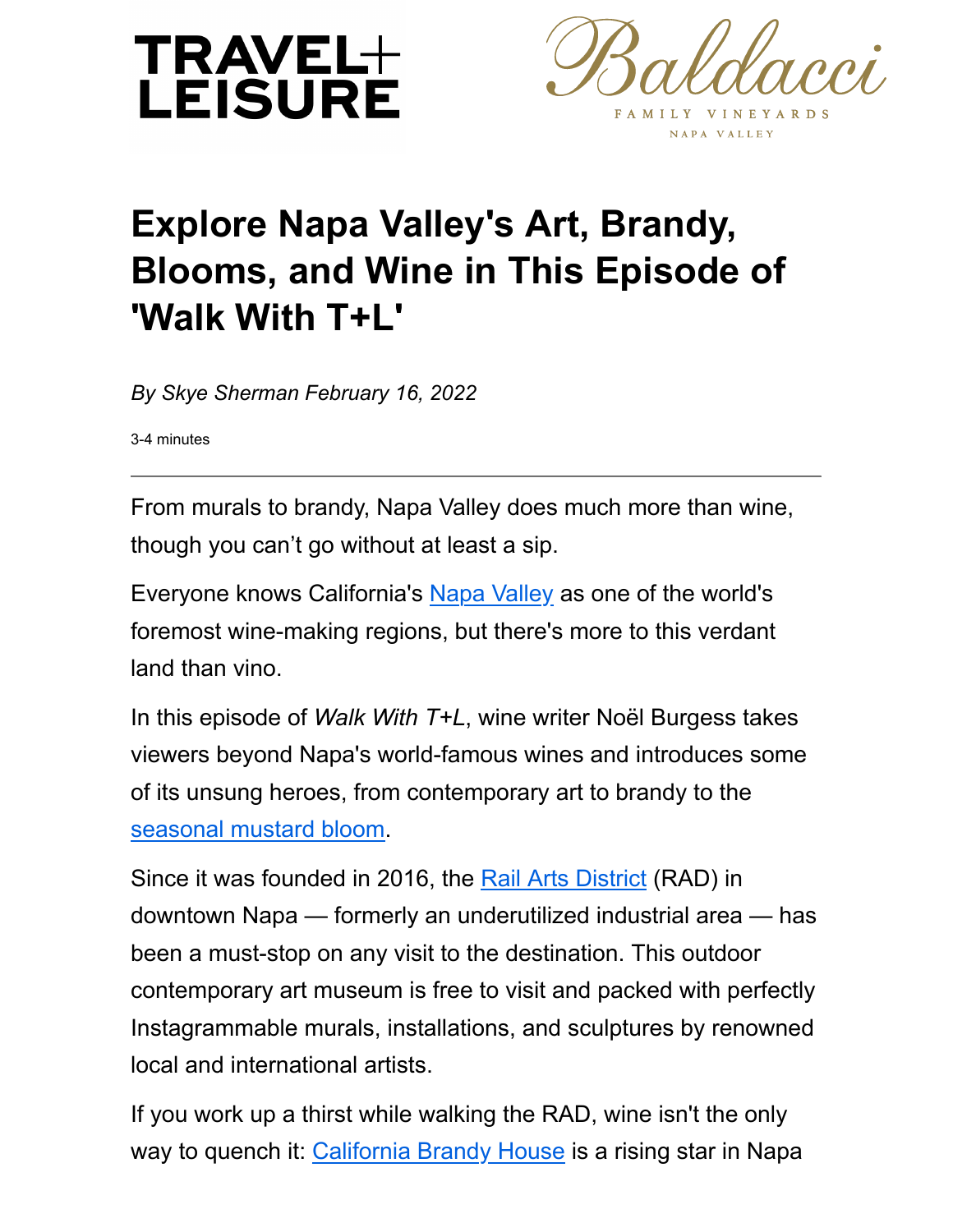Valley. You may find yourself wondering along with Burgess, "What is a brandy house doing in Napa?" Wine and brandy are more closely related than you'd expect: California Brandy House makes their signature sip by distilling wine, then aging it in barrels for three to four years.

While vineyards are gorgeous at any time of year, go to Napa during the annual mustard bloom (typically between January and March) to be surrounded by tall, cheery yellow flowers. Burgess sees them at [Baldacci Family Vineyards](https://www.baldaccivineyards.com/) while stopping for a tasting (there's also a cool on-site wine cave), but these blooms carpet much of Napa Valley at the right time of year.

While there's a lot to do beyond the vineyards, going to Napa Valley without partaking in some wine-centered activities would be taboo.Stop by [Domaine Carneros,](https://www.domainecarneros.com/) a winery with a French-inspired chateau and formal gardens, to witness a wine sabrage (slicing off the top of a bottle with a saber), which is arguably the most dramatic way to pop the cork on a bottle of wine. The winery is well-regarded for its sparkling varietals.